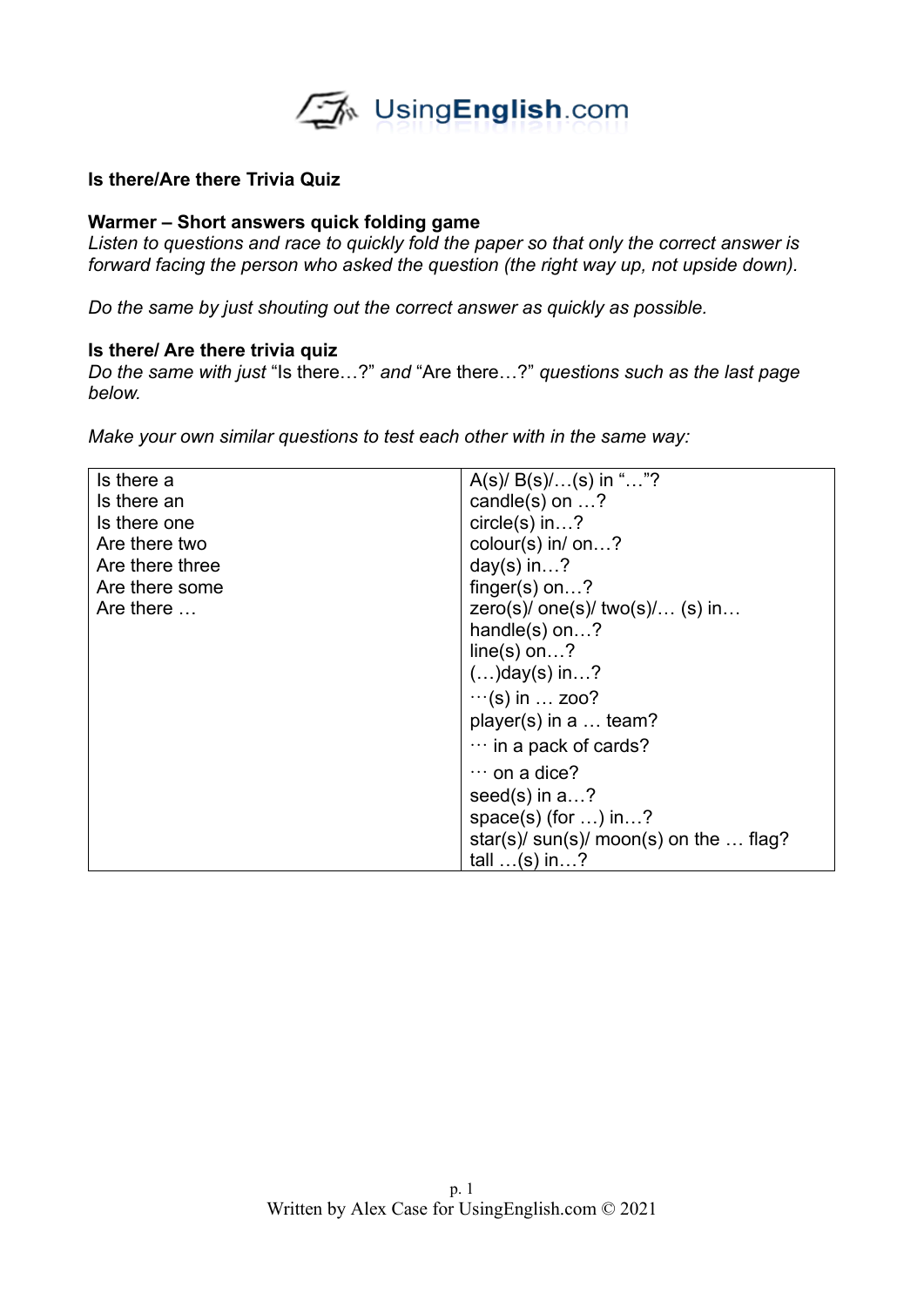

**Short answers for the quick folding game**

| Yes, I do.             | No, I                    |
|------------------------|--------------------------|
|                        | don't.                   |
| Yes, I am.             | No, I'm                  |
|                        | not.                     |
|                        | Yes, I can. No, I can't. |
| Yes, there   No, there |                          |
| IS.                    | isn't.                   |
| Yes, there   No, there |                          |
| are.                   | aren't.                  |